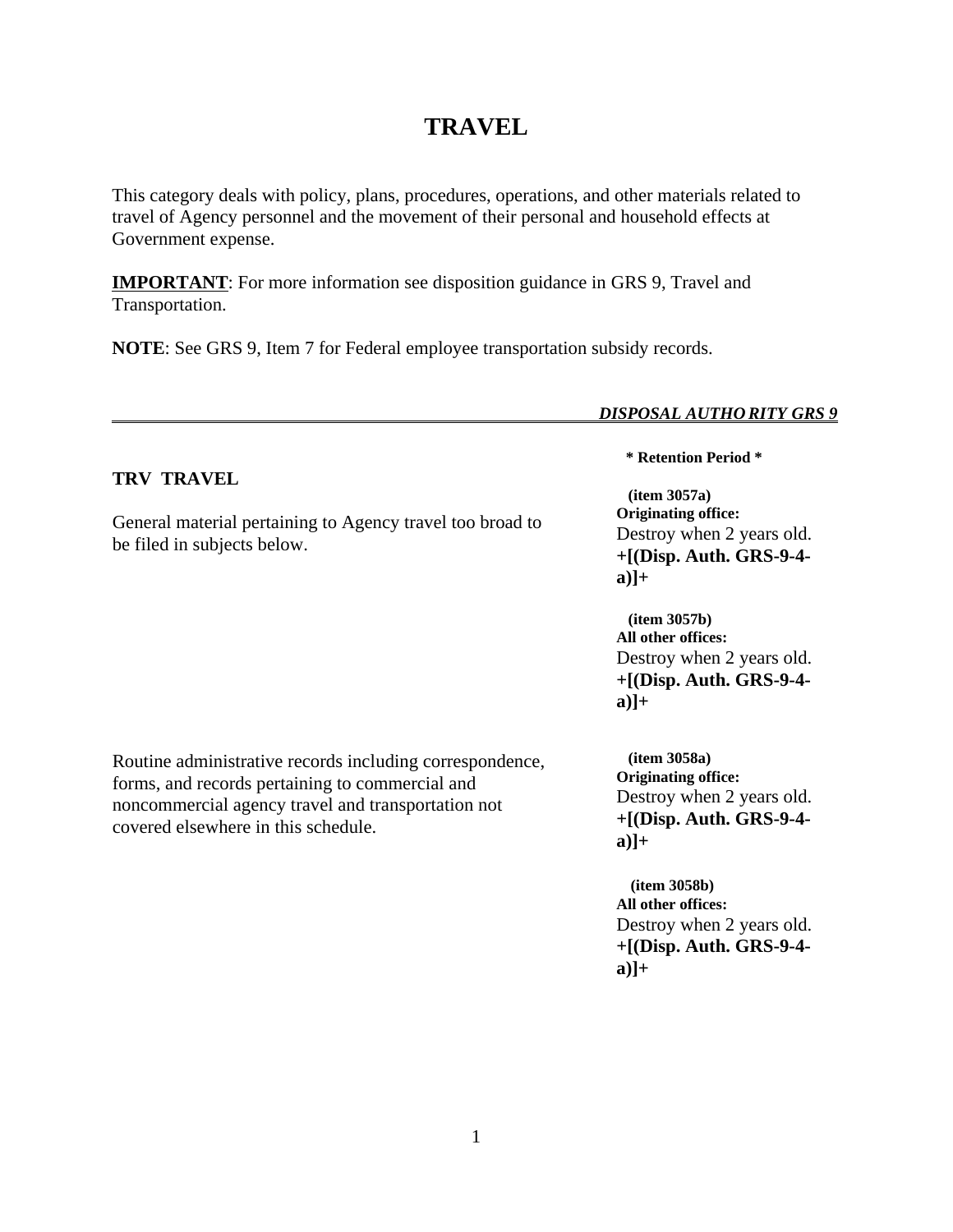## *DISPOSAL AUTHORITY NC1-310-77-1*

#### **\* Retention Period \***

# **TRV 1 POLICY**

Policy and guidelines covering subjects included under this primary subject.

 **(item 429a) Originating office:** Retire to Federal Records Center when 10 years old. Destroy when 20 years old.

 **(item 429b) All other offices:** Destroy when superseded or obsolete.

# **TRV 2 REPORTS AND STATISTICS**

Periodic and recurring reports and related correspondence covering all phases of travel, including use of transportation requests.

 **(item 3058a) Originating office:** Destroy when 2 years old. **+[(Disp. Auth. GRS-9-4 a)]+**

 **(item 3058b) All other offices:** Destroy when 2 years old. **+[(Disp. Auth. GRS-9-4 a)]+**

## **TRV 2 PLANS AND ITINERARIES**

Material relating to long and short range travel plans and estimates.

 **(item 3059a) Originating office:** Destroy when 2 years old. **+[(Disp. Auth. GRS-9-4 a)]+**

 **(item 3059b) All other offices:** Destroy when 2 years old. **+[(Disp. Auth. GRS-9-4 a)]+**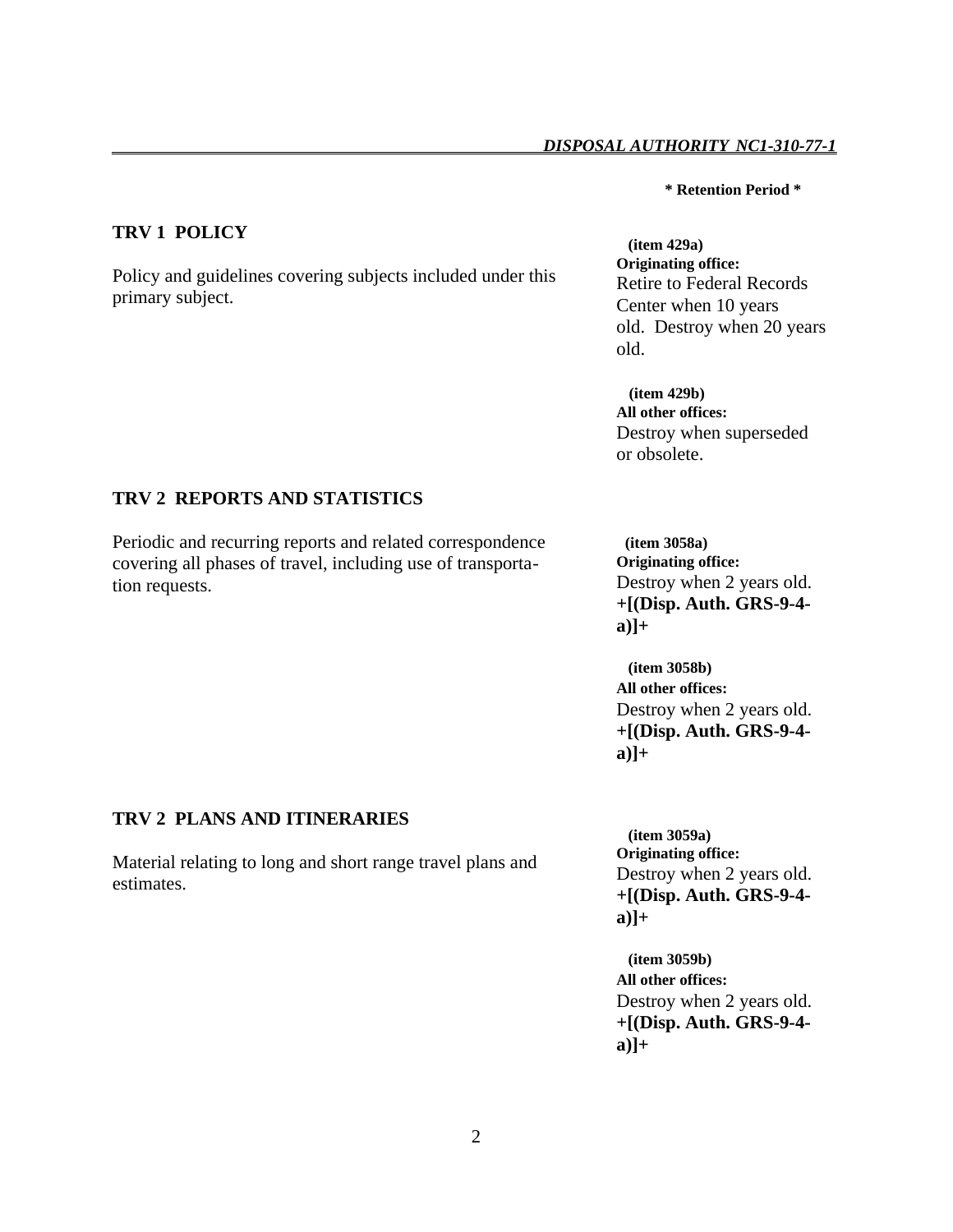**\* Retention Period \***

#### **TRV 2** *(continued)*

Travel itineraries.

 **(item 3060a) Originating office:** Destroy when 2 years old. **+[(Disp. Auth. GRS-9-4 a)]+**

 **(item 3060b) All other offices:** Destroy when 2 years old. **+[(Disp. Auth. GRS-9-4 a)]+**

## **TRV 5 AUTHORIZATION**

General materials on travel authorization.

 **(item 3061a) Originating office:** Destroy when 2 years old. **+[(Disp. Auth. GRS-9-4 a)]+**

 **(item 3061b) All other offices:** Destroy when 2 years old. **+[(Disp. Auth. GRS-9-4 a)]+**

## **TRV 5-1 Transportation Requests**

Material relating to Transportation Requests (TR's).

**EXCEPT:** Accountability for TR's. TR's should be placed in a locked file cabinet.

 **(item 3062a) Originating office:** Destroy when 2 years old. **+[(Disp. Auth. GRS-9-4 a)]+**

 **(item 3062b) All other offices:** N/A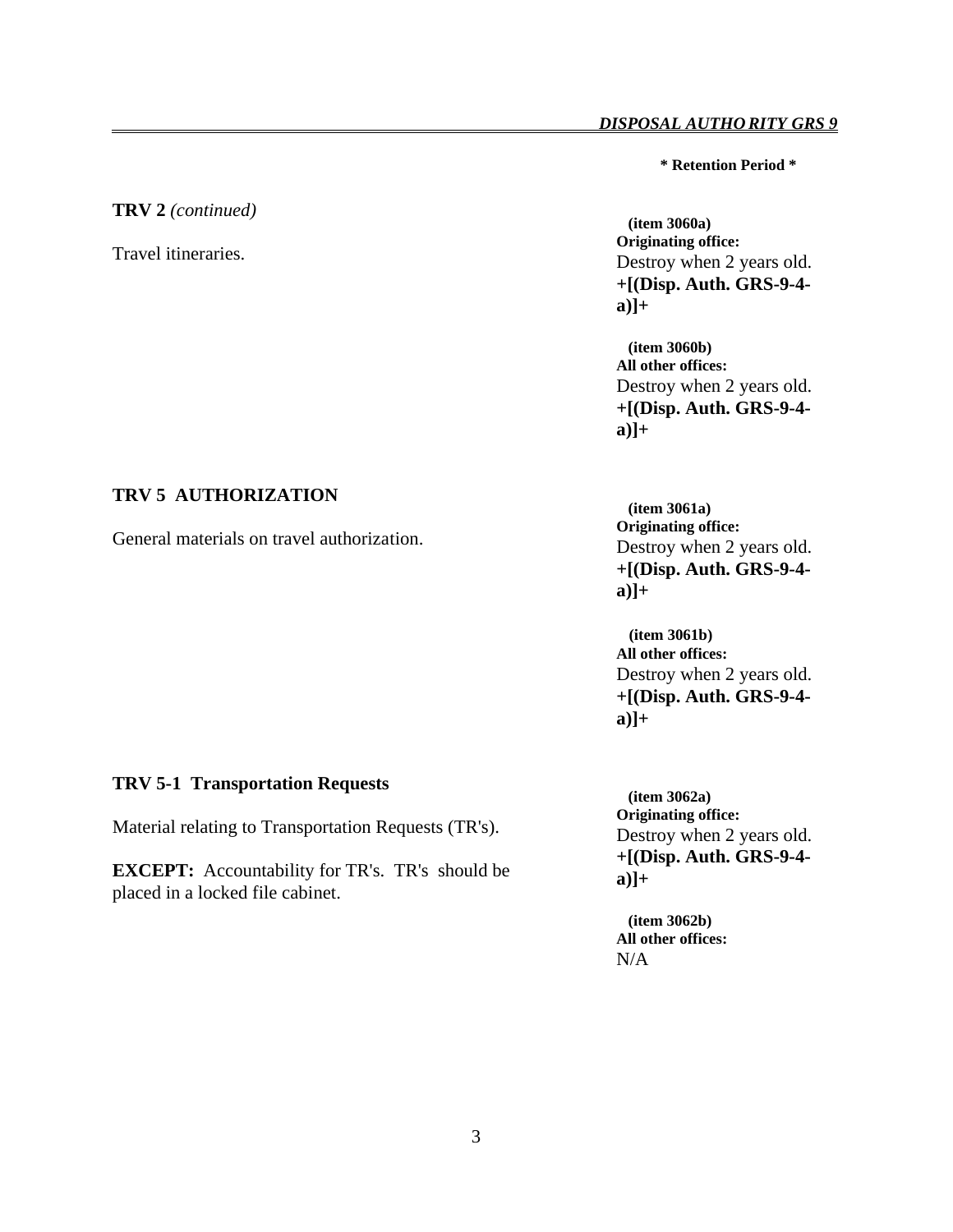#### *DISPOSAL AUTHORITY NC1-310-77-1*

**\* Retention Period \***

# **TRV 5-1** *(continued)*

TR book cover.

# **TRV 5-2 International Travel**

Materials related to international travel authorizations (202's).

# **TRV 6 ALLOWANCES**

Original vouchers and supporting documents relating to reimbursing individuals, such as travel orders, per diem vouchers, and all other supporting documents relating to official travel by officers, employees, dependents, or others authorized by law to travel.

 **(item 435a) Originating office:** Destroy when all TR's in book have been used.

 **(item 435b) All other offices:** N/A

 **(item 2043a) Originating office:** Destroy when 6 years old. **+[(Disp. Auth. GRS-9-1 a)]+**

 **(item 2043b) All other offices: N/A**

 **(item 3063a) Originating office:**

Destroy 6 years and 3 months after period covered by account. [GRS 6, Item 1a]

 **(item 3063b) All other offices:**  $N/A$